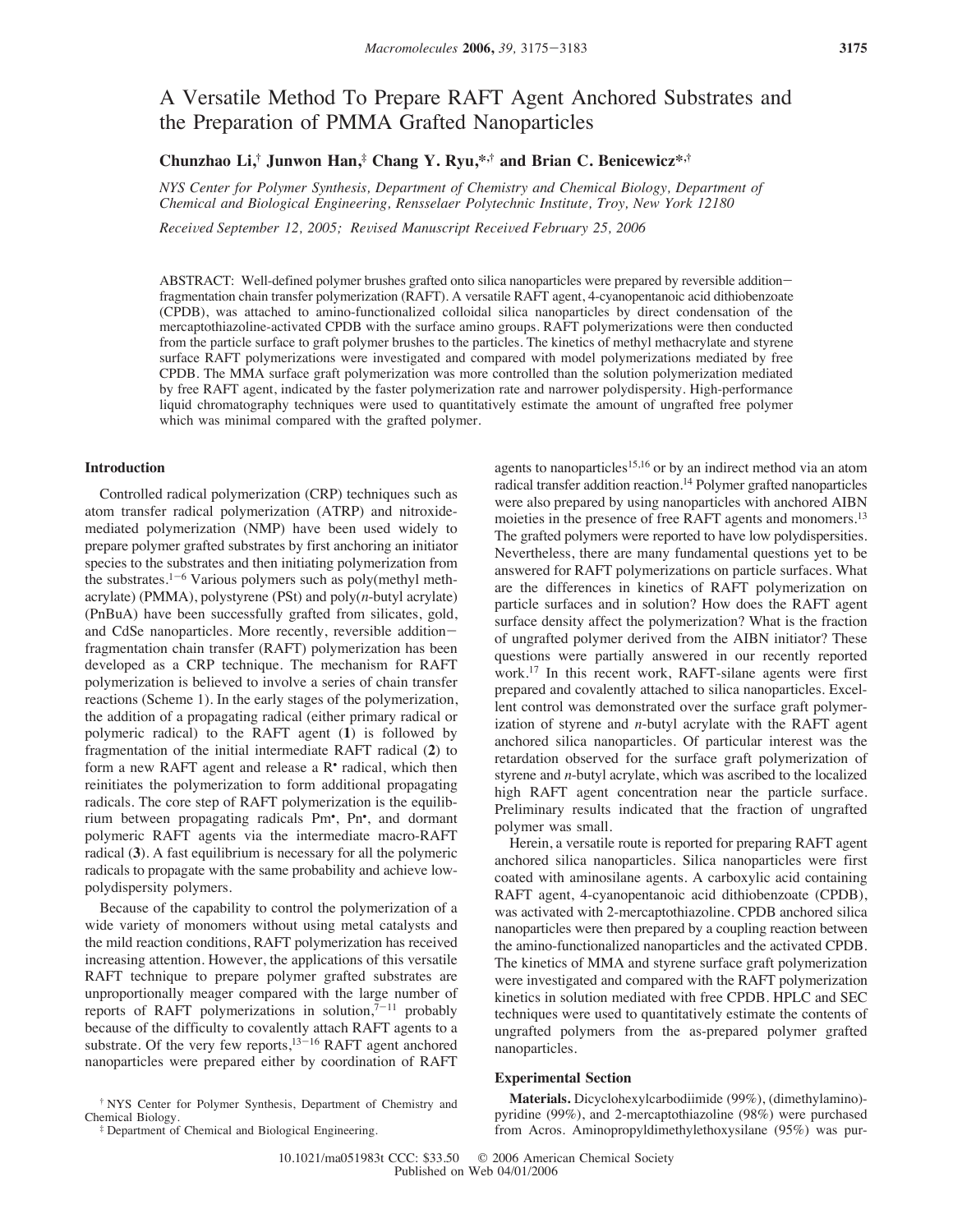





chased from Gelest. Tetrahydrofuran (99.9%, Acros) was dried over CaH<sub>2</sub> overnight and distilled before use. Styrene (99%, Acros) and methyl methacrylate (99%, Acros) were passed through a basic alumina column to remove inhibitor and distilled under vacuum before use. Colloidal silica particles of 30 wt % dispersed in methyl ethyl ketone were kindly provided by Nissan Chemical. The average particle diameter,  $D_{SiO_2}$ , was 14  $\pm$  4 nm as measured by TEM and 20 nm as measured by light scattering. Unless otherwise specified, all chemicals were used as received.

**Instrumentation.** NMR spectra were recorded on a Varian 500 spectrometer using CDCl<sub>3</sub> and deuterated DMSO as solvents. FT-IR spectra were recorded using a BioRad Excalibur FTS3000. UVvis absorption spectra were taken on a Perkin-Elmer Lamda 4C UV/vis spectrophotometer. Molecular weights and molecular weight distributions were determined using a Waters size exclusion chromatograph equipped with a 515 HPLC pump, 2410 refractive index detector, and three Styragel columns (HR1, HR3, and HR4 in the effective molecular weight range of 100-5000, 500-30 000 and 5000-500 000, respectively) with THF as eluent at 30 °C and a flow rate of 1.0 mL/min. The SEC system was calibrated with polystyrene and PMMA standards obtained from Polymer Labs. Analyses of the as-prepared product of the graft polymerization were conducted using two types of HPLC systems. The first was a Waters size exclusion chromatograph equipped with a 515 HPLC pump, a 2410 refractive index detector, and two Styragel columns (HR3 and HR4 in the effective molecular weight range of 500- 30 000 and 5000-500 000, respectively) with THF as eluent at room temperature and a flow rate of 0.3 mL/min. The second HPLC system was equipped with a series 1500 pump (Lab Alliance), a UV detector (Acutect-500,  $\lambda = 235$  nm), and a C18-bonded silica (Zorbax, SB-C18; 150  $\times$  4.6 mm, 5  $\mu$ m particle, 10 nm pore) packed column with THF as eluent at room temperature and a flow rate of 1 mL/min. HPLC samples were prepared by dissolving the as-prepared PMMA-g-SiO<sub>2</sub> samples in pure THF at the concentration of 5 mg/mL and injected at a volume of 20 µL*.* Calibration of the UV detector signal at  $\lambda = 235$  nm to quantify PMMA weight for the given 20  $\mu$ L solution injection was performed using a series of predetermined concentrations of a PMMA homopolymer (*M*<sup>w</sup>  $=$  38K, PDI  $=$  1.05) dissolved in THF.

**Synthesis of CPDB.** The synthesis of 4-cyanopentanoic acid dithiobenzoate, **4**, was carried out according to the methods in the literature.<sup>12</sup>

**Activation of CPDB.** CPDB (1.40 g, 5.00 mmol), 2-mercaptothiazoline (0.596 g, 5.00 mmol), and dicyclohexylcarbodiimide (DCC) (1.24 g, 6.00 mmol) were dissolved in 20 mL of dichloromethane. (Dimethylamino)pyridine (DMAP) (61 mg, 0.50 mmol) was added slowly to the solution, which was stirred at room temperature for 6 h. The solution was filtered to remove the salt. After removal of solvent and silica gel column chromatography (5:4 mixture of hexane and ethyl acetate), activated CPDB, **5**, was obtained as a red oil (1.57 g,  $83\%$  yield).<sup>1</sup>H NMR (500 MHz,

CDCl<sub>3</sub>):  $\delta$  (ppm) 7.90 (d, 2H,  $J = 7.8$ , aromatic ring), 7.56 (t, 1H,  $J = 7.8$ , aromatic ring), 7.38 (t, 2H,  $J = 7.8$ , aromatic ring), 4.58 (t, 2H,  $J = 7.5$ , NCH<sub>2</sub>CH<sub>2</sub>S), 3.60–3.66 (m, 2H, (CN)C(CH<sub>3</sub>)- $CH_2CH_2CON$ ), 3.31 (t, 2H,  $J = 7.5$ , NCH<sub>2</sub>CH<sub>2</sub>S), 2.50-2.56 (m, 2H, (CN)C(CH3)**CH**2CH2CON), 1.95 (s, 3H, (*C***H**3)C(CN)S). 13C NMR (125 MHz, CDCl<sub>3</sub>):  $\delta$  (ppm) 226.7 (PhC=S), 201.9 (NC= S), 172.6 (**C**=O), 144.9, 133.1, 128.8, 126.9, 118.8 (**C**N), 56.2, 45.9, 34.6, 33.6, 28.6, 24.5. IR (NaCl disk):  $1696$  (C=O),  $1166$ (PhC=S), 1046 cm<sup>-1</sup> (NC=S).

**Preparation of Amino-Functionalized Colloidal Silica Nanoparticles.** A suspension (20 mL) of 30 wt % colloidal silica particles was added to a three-necked round-bottom flask with 3-aminopropyldimethylethoxysilane (0.50 g, 3.0 mmol) and dried THF (20 mL). The reaction mixture was heated at 85  $^{\circ}$ C under N<sub>2</sub> protection overnight and then cooled to room temperature. The reaction mixture was precipitated into a large amount of hexanes (500 mL, ACS Reagent). The particles were recovered by centrifugation at 3000 rpm for 15 min. The particles were then redissolved in 20 mL of acetone and reprecipitated in 200 mL of hexanes. The aminofunctionalized particles were dispersed directly into 50 mL of THF for subsequent use. An aliquot of the amino-functionalized silica nanoparticles was dried and subjected to thermal gravimetric analysis to determine the amount of silane agent anchored onto the particles  $(3.9 \text{ wt } \%)$ . A lower surface density amino-functionalized silica nanoparticles (2.2 wt %) was also prepared similarly using 20 mL of colloidal silica particles and 3-aminopropyldimethylethoxysilane (0.24 g).

**Preparation of CPDB Anchored Silica Nanoparticles.** A THF solution (30 mL) of the high surface density amino-functionalized silica nanoparticles  $(3.6 \text{ g}, 4.1\%)$  was added dropwise to a THF solution (30 mL) of activated CPDB (0.50 g, 1.3 mmol) at room temperature. After complete addition, the solution was stirred for 6 h. The reaction mixture was then precipitated into a large amount of 4:1 mixture of cyclohexane and ethyl ether (500 mL). The particles were recovered by centrifugation at 3000 rpm for 15 min. The particles were then redissolved in 30 mL of THF and reprecipitated in 4:1 mixture of cyclohexane and ethyl ether. This dissolution-precipitation procedure was repeated another three times until the supernatant layer after centrifugation was colorless. The high surface density CPDB anchored silica nanoparticles (CPDB-NP-1) were dried at room temperature (3.5 g, 97% yield). The low surface density CPDB anchored silica nanoparticles (CPDB-NP-2) were prepared similarly using a THF solution (30 mL) of the low surface density amino-functionalized silica nanoparticles  $(3.6 \text{ g}, 2.2\%)$  and activated CPDB  $(0.27 \text{ g}, 0.70 \text{ mmol})$ . The purified CPDB-NP-2 had a yield of 95%.

**MMA Graft Polymerization from CPDB Anchored Silica Nanoparticles.** RAFT agent anchored silica  $(0.030 \text{ g}, 131 \mu \text{mol})$ g), THF (0.75 mL), and MMA (0.75 mL, 7.0 mmol) were added to a 15 mL Schlenk tube followed by sonication and addition of AIBN (9.0  $\mu$ L of 0.05 M THF solution). The tubes were subjected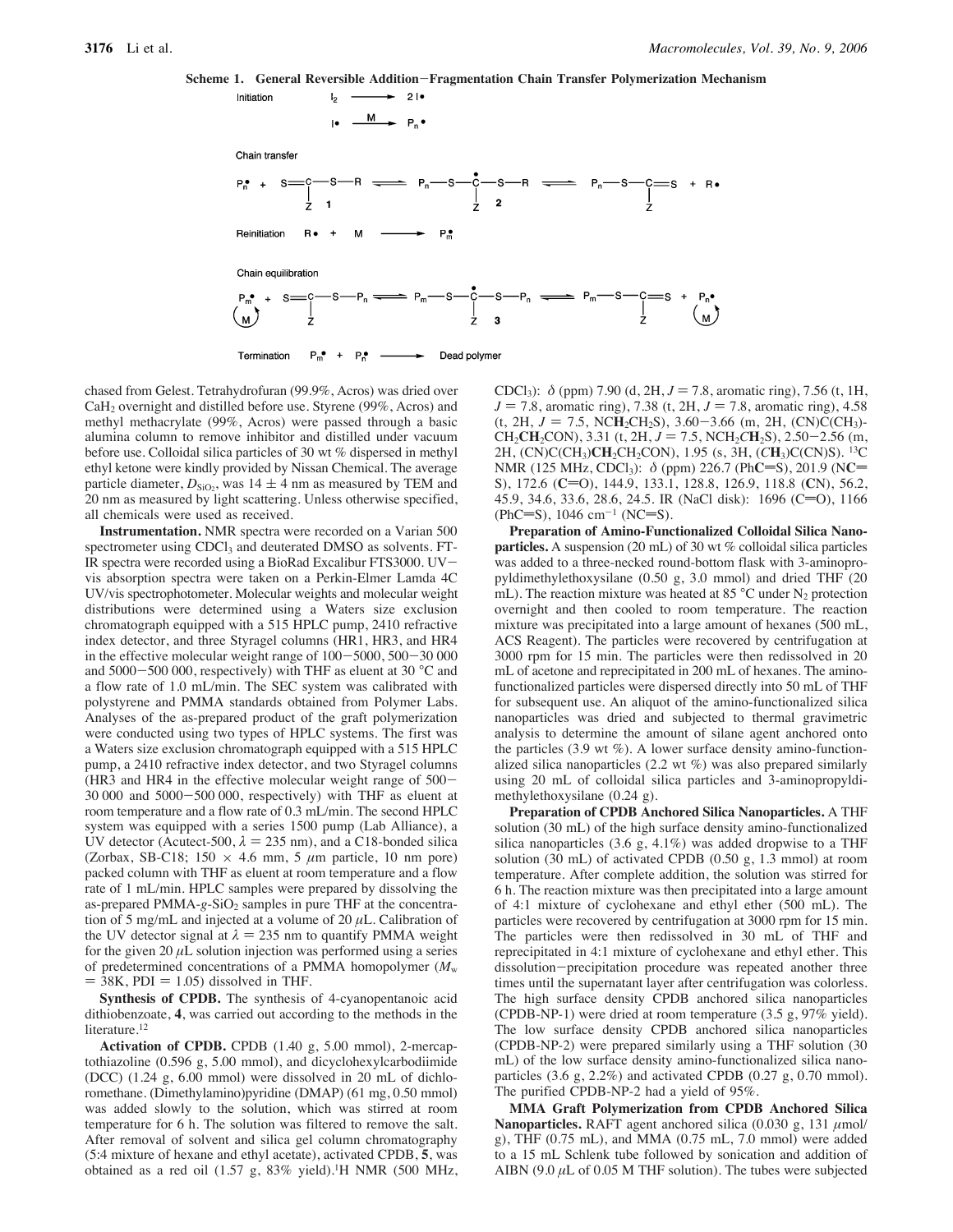to three cycles of freeze-pump-thaw to remove oxygen. The tubes were then placed in an oil bath preset to 60 °C for various intervals. The polymerizations were stopped by quenching the tubes in ice water, and the polymerization mixtures were poured into an aluminum boat to evaporate the solvent in a fume hood. The aluminum boat was then transferred to a vacuum oven to remove traces of solvent and monomer at 30 °C overnight to determine the monomer conversions via gravimetric analysis. A monomer conversion of 22% was reached after 7 h. The cleaved PMMA had a number-average molecular weight of 37 900 and a PDI of 1.07.

**Styrene Graft Polymerization from CPDB Anchored Silica Nanoparticles.** RAFT agent anchored silica nanoparticles (0.030 g,  $131 \mu \text{mol/g}$ , THF (0.70 mL), and styrene (0.70 mL, 6.0 mmol) were added to a 15 mL Schlenk tube followed by sonication and addition of AIBN (9.0  $\mu$ L of 0.05 M THF solution). The tube was subjected to three cycles of freeze-pump-thaw to remove oxygen. The tubes were then placed in an oil bath preset to 65 $\degree$ C for various intervals. The polymerization was stopped by quenching the tubes in ice water, and the polymerization mixture was poured into an aluminum boat to evaporate the solvent in a fume hood. The aluminum boat was then transferred to a vacuum oven to remove traces of solvent and monomer at 30 °C overnight to determine the monomer conversions via gravimetric analysis. A monomer conversion of 4.8% was reached after 35 h. The cleaved PSt had a number-average molecular weight of 8500 and a PDI of 1.10.

**General Procedures for Cleaving Grafted Polymer from Particles.** In a typical experiment, 50 mg of PMMA or PSt grafted silica particles was dissolved in 3 mL of THF. Aqueous HF (49%, 0.2 mL) was added, and the solution was allowed to stir at room temperature overnight. The solution was poured into a PTFE Petri dish and allowed to stand in a fume hood overnight to evaporate the volatiles. The recovered PMMA or PSt was then subjected to SEC analyses.

### **Results and Discussion**

**Preparation of CPDB Anchored Silica Nanoparticles.** In a previous paper, we reported the first preparation of a RAFTsilane agent and its use to prepare RAFT agent anchored silica nanoparticles.17 The RAFT-silane agent was prepared via a multistep synthesis involving reactions and purifications of intermediates containing methoxysilane groups, which led to a overall low yield of the purified RAFT-silane agent because of the instability of the methoxy group and the absorption of the RAFT-silane agent to the silica gel during column chromatography. PSt, PnBuA, and block copolymer brushes grafted onto silica nanoparticles were successfully prepared by employing the anchored RAFT agents. However, methyl methyacrylate could not be controlled by this anchored RAFT agent. It is thus desirable to develop a simple and versatile method to attach RAFT agents to silica nanoparticles, capable of controlling the polymerization of a wider variety of monomers.

It was reported that the carboxyl group bearing CPDB, **4**, could control the radical polymerization of a variety of monomers (methacrylates, acrylates, styrenics) to provide polymers with predictable molecular weight and narrow polydispersities.<sup>12,18</sup> In the current work, the RAFT agent was attached to silica nanoparticles by reacting the carboxyl group of CPDB with silica nanoparticles bearing appropriate functional groups. Amino group-functionalized silica nanoparticles were first prepared by refluxing 3-aminopropyldimethylethoxysilane with silica nanoparticles. After precipitation into hexanes, the purified amino group anchored silica nanoparticles were redispersed into THF. The selection of reaction conditions to attach CPDB to the amino-functionalized nanoparticles was critical to the success of the approach. Competing reactions or condensation reactions that produced acidic byproducts limited the scope of reactions for the attachment. Attempts to directly

**Scheme 2. Synthesis Procedures of 4-Cyanopentanoic Acid Dithiobenzoate Anchored onto Silica Nanoparticles**



prepare the CPDB anchored silica nanoparticles by reacting the carboxyl group bearing CPDB and amino group of the modified silica nanoparticles with DCC as the condensation agent failed to yield the desired product. It is well-known that dithioesters are susceptible to aminolysis even under mild conditions.19-<sup>21</sup> In fact, a model reaction of CPDB with *n*-butylamine catalyzed by DCC and DMAP failed to yield the desired amide. Instead, the characteristic red color of the dithiobenzoate changed gradually to yellow, indicating aminolysis of the dithiobenzoate group. Therefore, the carboxyl group of CPDB was first activated with 2-mercaptothiazoline.<sup>22</sup>  $\overline{A}$  second model reaction was then conducted to determine whether the reactivity of the mercaptothiazoline activated amide bond is sufficiently high to selectively consume the amino groups in the presence of dithiobenzoate groups. After dropwise addition of *n*-butylamine to the activated CPDB (1:1 mole ratio) and stirring for 2 h, the characteristic red color of the dithiobenzoate was still preserved. Subsequent column chromatography of the products showed that the *n*-butylamine end-capped CPDB and 2-mercaptothiazoline were the only products formed, thus confirming the selectivity of the reaction and preservation of the thiocarbonylthio bond. High and low surface density CPDB anchored silica nanoparticles were thus prepared by the reaction of amino groupfunctionalized silica nanoparticles and activated CPDB (Scheme 2).

The attachment of CPDB onto silica nanoparticles was confirmed by FT-IR, which revealed the characteristic absorption bands at 2242 and 1450  $cm^{-1}$  due to the cyano group and phenyl ring, respectively. A small absorption attributed to the newly formed amide bond at  $1538 \text{ cm}^{-1}$  due to N-H bending vibrations was also observed. The thiocarbonyl absorption at  $1120 \text{ cm}^{-1}$  and carbonyl absorption (amide bond) at 1638 cm<sup>-1</sup> due to carbonyl bond were not observed due to the overlap with the strong absorption of bare silica and absorbed water. The <sup>1</sup>H NMR spectrum of CPDB anchored silica nanoparticles dispersed in  $d_6$ -DMSO also showed the chemical shifts due to the aromatic protons of CPDB at 7.0-8.5 ppm. The attachment of CPDB onto silica nanoparticles was further confirmed by  $UV - vis$ spectrometry. The amount of RAFT agent anchored onto the modified silica nanoparticles was determined quantitatively by comparing the absorption at 300 nm for the CPDB anchored silica nanoparticles to a standard absorption curve made from known amounts of the free CPDB.

**Kinetics of Surface Graft Polymerization.** The CPDB anchored silica nanoparticles used for MMA radical polymerization had surface densities of  $131 \mu \text{mol/g}$  (CPDB-NP-1) and 65  $\mu$ mol/g (CPDB-NP-2), which is equivalent to 0.54 and 0.27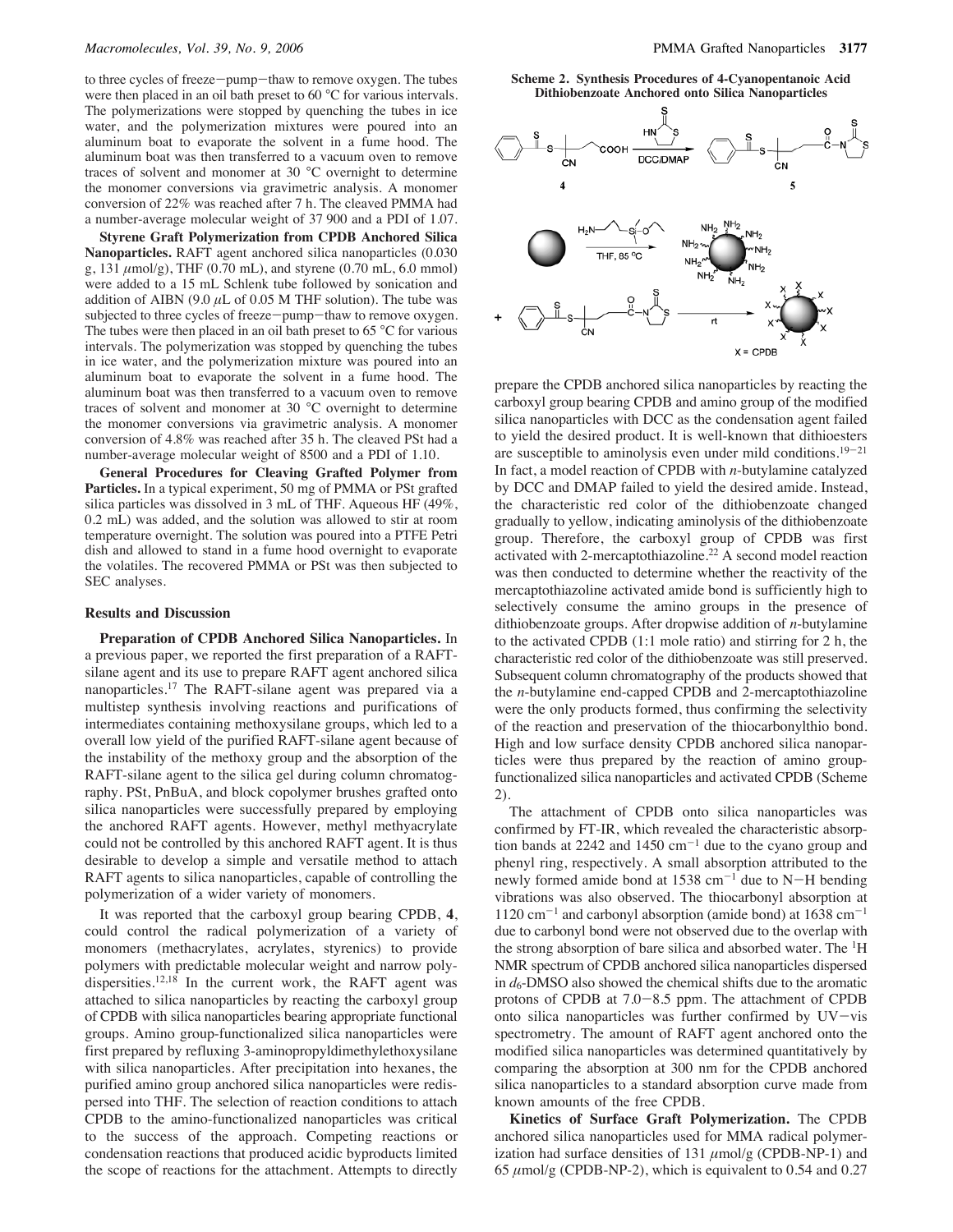

**Figure 1.** Pseudo-first-order rate plot for the polymerization of methyl methacrylate (4.65 M in THF) with  $2.2'$ -azobis(isobutyronitrile) as initiator  $(3.0 \times 10^{-4} \text{ M})$  mediated with 4-cyanopentanoic acid dithiobenzoate (CPDB)-functionalized nanoparticles; high surface density (CPDB-NP-1) (2.62  $\times$  10<sup>-3</sup> M, solid circle); low surface density (CPDB-NP-2)  $(2.62 \times 10^{-3} \text{ M}, \text{ solid triangle})$ ; without CPDB (solid star); hybrid system  $(1.31 \times 10^{-3} \text{ M}, \text{CPDB-NP-1} + 1.31 \times 10^{-3} \text{ M}$ free CPDB, open circle); free CPDB  $(2.62 \times 10^{-3} \text{ M}, \text{ solid square})$  at 60 °C.

RAFT agents/nm2, respectively, by assuming the density of colloidal silica is comparable to bulk silica  $(2.07 \text{ g/cm}^3)$  and using a similar calculation procedure reported by Pyun et al.<sup>3</sup> For the polymerization of MMA, the molar ratio of [AIBN]/ [CPDB] was set to 0.11 to minimize termination by surface anchored polymeric radical recombination due to the reported "enhanced recombination" by the surface radical migration effect.14 The relatively low [AIBN]/[CPDB] ratio also helped to reduce the amount of free polymer derived from the initiator, AIBN, and yet maintain a moderate polymerization rate. The surface graft polymerizations of MMA mediated by the CPDB anchored silica nanoparticles with the two surface densities were conducted at identical reaction conditions to investigate the effect of RAFT agent surface density on MMA polymerization kinetics. MMA free radical polymerizations in solution mediated with and without free CPDB at identical conditions were also conducted for comparison. Polymerizations were not conducted beyond 9 h since the polymerization mediated with CPDB anchored silica nanoparticles gelled at that time. The CPDB anchored nanoparticles with different surface densities were also employed for styrene surface graft polymerizations. For the same considerations as mentioned above, a low [AIBN]/[CPDB] ratio (0.11) was chosen for all styrene polymerizations.

The results of the kinetics studies for MMA polymerizations mediated by the nanoparticles with the two different CPDB surface densities, free CPDB, and conventional MMA radical polymerization are shown in Figure 1. The graph shows an almost linear relationship between monomer consumption and time for all five cases, which indicates a constant free radical concentration during the polymerization. Surprisingly, the rate of polymerizations mediated by the two surface anchored CPDBs were much higher than the model polymerization mediated by free CPDB at identical conditions. The polymerization rates were even slightly higher than the MMA polymerization without RAFT agents, although these data could be equivalent within the experimental error. A polymerization mediated by 50% free CPDB and 50% CPDB-NP-1 at the identical conditions showed an intermediate rate. This is contrary



**Figure 2.** Pseudo-first-order rate plot for the polymerization of styrene (4.3 M in THF) with 2,2'-azobis(isobutyronitrile) as initiator (3.2  $\times$ 10-<sup>4</sup> M) mediated with 4-cyanopentanoic acid dithiobenzoate (CPDB) functionalized nanoparticles; high surface density (CPDB-NP-1) (2.8  $\times$  10<sup>-3</sup> M, solid circle); low surface density (CPDB-NP-2) (2.8  $\times$  10<sup>-3</sup> M, solid triangle circle); free CPDB  $(2.8 \times 10^{-3} \text{ M})$ , solid square) at 65 °C.

to current and previously reported results for styrene and *n*-butyl acrylate surface graft polymerizations.17 The MMA polymerizations mediated by anchored CPDB nanoparticles were also characterized by a slight induction period of ∼30 min, whereas inhibition was not observed for the polymerization mediated with free CPDB or without CPDB. Additionally, there were no appreciable differences between the polymerization kinetics of the two anchored CPDB systems, which is again different from the current and previously reported results for styrene polymerization.

For styrene polymerizations mediated with anchored CPDBs and free CPDB, a linear increase in monomer conversion with polymerization time was observed for all three polymerizations (Figure 2). The free CPDB mediated polymerization exhibited the highest apparent polymerization rate, followed by the low surface density anchored CPDB (65  $\mu$ mol/g) mediated polymerizations which exhibited an intermediate polymerization rate. The high surface density anchored CPDB (131  $\mu$ mol/g) mediated polymerization showed the lowest rate. This trend is consistent with observations in a previous paper<sup>17</sup> for styrene surface graft polymerization and was ascribed to the "localized high RAFT agent concentration" effect. However, this mechanism does not explain the MMA surface graft polymerization kinetics of the current work in which the rates for polymerization mediated by the anchored CPDBs were higher than for free CPDB. It must also be pointed out that all four MMA polymerizations were conducted at moderate monomer concentration (4.65 M) and stopped at low conversion  $($  <  $25\%)$ , which means polymerization rate acceleration due to gel effects were negligible in these experiments. Therefore, the RAFT polymerization mechanism must be affected by other factors which cause the kinetic effects observed in this work.

In a radical polymerization mediated with either surface anchored RAFT agents or free RAFT agents, the chain propagation events are largely unaffected by the attachment of the RAFT agent. However, the chain transfer reactions are more complicated for the polymerization mediated with surface anchored RAFT agents than with the free RAFT agent. As many as five possible chain transfer modes can be identified (Scheme 3). For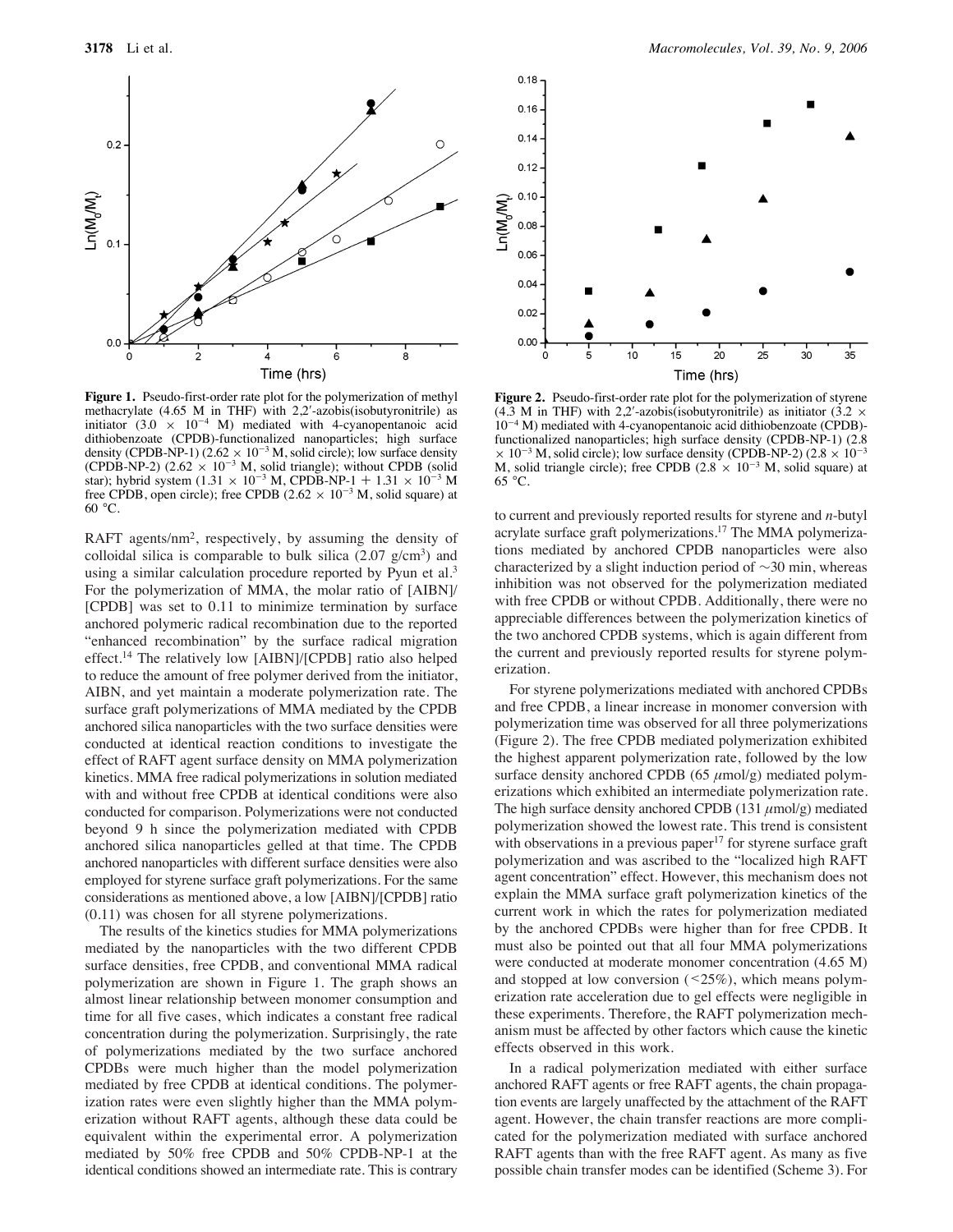



the radicals produced in solution by AIBN decomposition, their fate is predominately the transfer to particle surface after reaction with the surface anchored RAFT agents which will produce a radical on the particle surface and release a free RAFT agent into solution. A second chain transfer mode for the radical in solution is to react with the free RAFT agents transferred to solution by the reaction described above. However, the amount of free RAFT agents transferred into solution should be small because of the low [AIBN]/[CPDB] ratio used, the low initiation efficiency of AIBN, and low conversion range investigated in this work. This chain transfer mode will thus be neglected in the current discussion. For the radical transferred to the particle surface, it could react with a RAFT agent on another particle surface, a RAFT agent in solution, or a neighboring RAFT agent on the same particle surface (Scheme 3b). The first mode requires interpenetration of the surface polymer layers on the two particles which will incur a large entropic barrier; thus, this interparticle chain transfer rate could be very slow. The second mode is expected to be negligible because the experimental conditions used in the current work will produce only a very small amount of RAFT agent in solution, thus leaving the majority of RAFT agents on particle surface. This means that the predominate chain transfer mode of the radical on surface is to react with the neighboring anchored RAFT agents which have a very high local concentration on the surface layer of the particle. Thus, the overall progression of the surface anchored RAFT agent mediated polymerization could thus be envisaged as follows: first, the initiator decomposes to form primary radicals which will directly transfer to particle surface or add a small number of monomer units and then transfer to the particle surface by reacting with the surface anchored RAFT agents; second, most of the surface anchored radicals will remain on the same particle, either propagating through monomer addition or migrating to a neighboring dormant polymeric RAFT agent by a chain transfer reaction via an intermediate macro-RAFT agent radical. The intermediate macro-RAFT radical on the particle surface however is quite different from that in solution. The two polymer chains of the surface anchored intermediate radical are immobilized to the same particle surface whereas the two polymer chains of the intermediate radical in solution are less restricted. This unique confined geometry may contribute to the unusually high rate of MMA surface graft polymerization observed in this work. The only other major characteristic that differentiates the polymerization on the particle surface and in solution is the localized high RAFT agent concentration effect, which would only decrease the rate of polymerization or affect inhibition.

Indeed, as discussed in the literature, slow fragmentation of the initial intermediate radical (**2**) and the intermediate macro-RAFT radical (**3**) are believed to be strongly associated with the inhibition and retardation commonly observed for RAFT polymerization as compared to the polymerization without RAFT agents.<sup>11,23-28</sup> Retardation has been observed for St and methyl acrylate polymerizations mediated by either monomeric RAFT agents or polymeric RAFT agents.23,29,30 MMA,18 4-anilinophenyl acrylate,<sup>31</sup> and phenyl methacrylamide<sup>31</sup> polymerizations mediated with CPDB were also found to be generally slower than the CPDB-free system. Therefore, any factors that destabilize the intermediate macro-RAFT radical will likely increase the fragmentation rate of the intermediate radical and hence the overall polymerization rate. Although the exact reason for the higher polymerization rate of MMA on particle surface is not clear, it is speculated that a combination of the unique confined geometry of the intermediate macro-RAFT radical on particle surface and the bulky structure of MMA monomer may contribute to the destabilization of the PMMA intermediate macro-RAFT radical.

Additional studies were conducted of the RAFT polymerization on particle surfaces and in solution by examining MMA polymerizations mediated by hybrid CPDB agents (50% surface anchored CPDB-NP-1  $+$  50% free CPDB; see Figure 1) at the identical experimental conditions as described earlier. With the presence of both free and surface anchored CPDBs, the polymerization proceeded both in solution and on the particle surface. The final products were composed of two major species: PMMA-g-SiO<sub>2</sub> derived from surface anchored CPDB agents and free PMMA derived from the CPDB in solution. As expected, the polymerization rate was intermediate of the pure anchored CPDB and pure free CPDB systems (Figure 1). Selected SEC traces of the polymer recovered at various polymerization times after treating the polymer grafted silica nanoparticles with HF are shown in Figure 3 (dotted line). Bimodal distributions were observed for the polymerizations. The two peaks of the SEC traces gradually merged as conversion increased, and only one symmetrical peak was observed at 21 h (35% conversion). On the basis of the previous discussion of polymerization rates, it was tempting to assign the high-*M*<sup>w</sup> peak of each trace to the PMMA cleaved from particle surface and the low- $M_w$  peak to the free PMMA since the polymerization rate on the particle surface was higher than in solution. However, it is also important to consider the approximately half-hour induction period for the polymerizations conducted on particle surfaces. For an unequivocal assignment, the as-prepared products were also subjected to SEC analyses. Two peaks could be expected from the SEC traces of these as-prepared samples because of the two major species present in the product: free PMMA with long retention time and very high "equivalent molecular weight" PMMA-g-SiO<sub>2</sub> nanoparticles with short retention time. The SEC traces of the as-prepared samples (free polymer and nanoparticles) are also shown in Figure 3 (solid line). The 2 h as-prepared sample showed only one peak which was ascribed to the free PMMA since the very short chain PMMA grafted silica nanoparticles did not dissolve well in THF and were removed by a further filtration before SEC injection.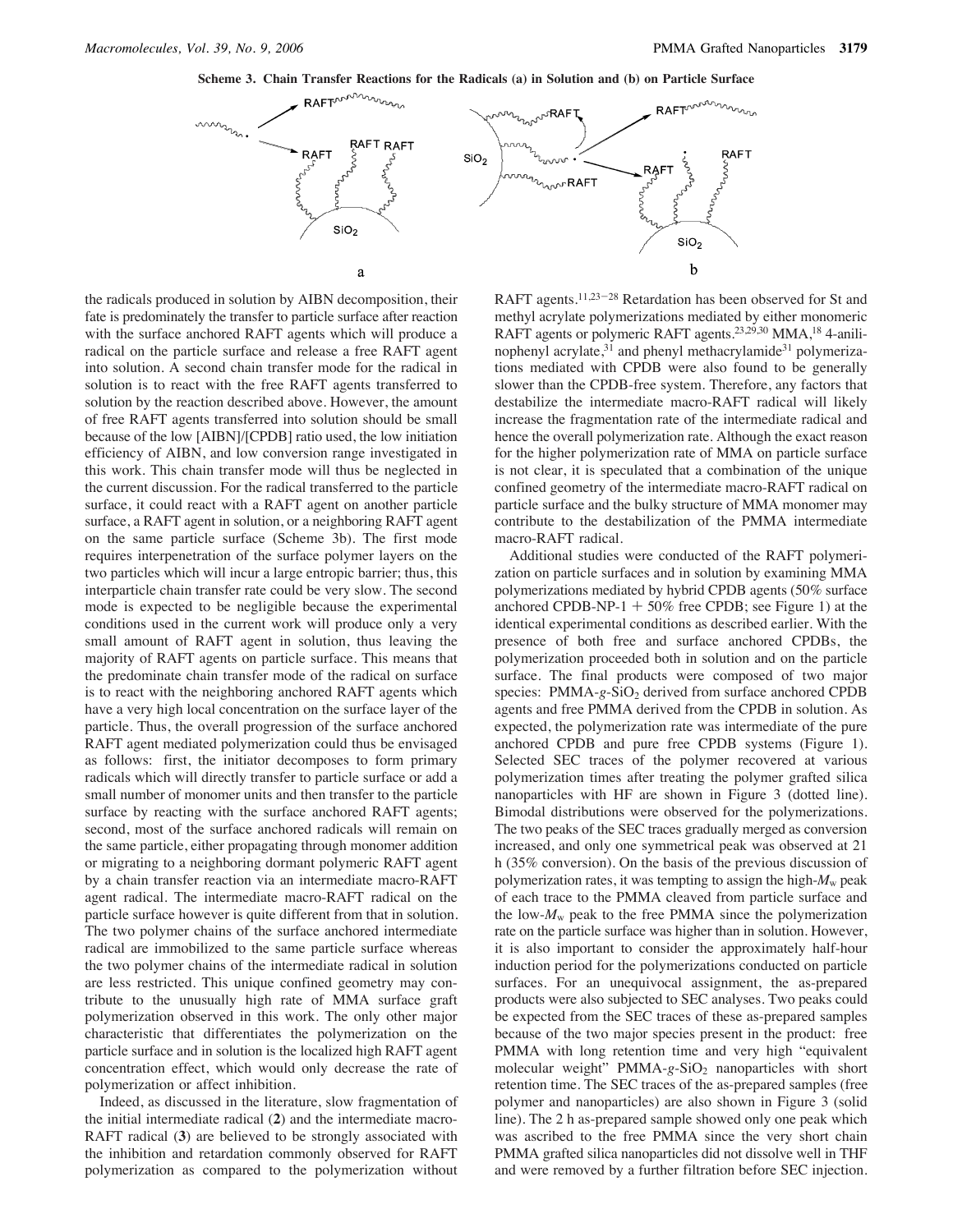

**Figure 3.** Size exclusion chromatography traces of the as-prepared (solid line) and hydrofluoric acid etched (dash line) products of methyl methacrylate polymerization (4.65 M in THF) with 2,2'-azobis(isobutyronitrile) as initiator (3.0  $\times$  10<sup>-4</sup> M) mediated with the hybrid 4-cyanopentanoic acid dithiobenzoate (CPDB) system (1.31  $\times$  10<sup>-3</sup> M, high surface density CPDB-NP-1 + 1.31  $\times$  10<sup>-3</sup> M free CPDB) at 60 °C.

By comparing the two SEC traces of these 2 h samples, the high- $M_w$  peak of the HF-etched sample could be easily ascribed to the free polymer. For the 4, 9, and 21 h as-prepared PMMA $g$ -SiO<sub>2</sub> samples (Figure 3), bimodal distributions of the SEC traces were indeed observed and ascribed to the free PMMA and PMMA-g-SiO<sub>2</sub>. By comparing the 4 and 9 h as-prepared samples and HF-etched samples (Figure 3), similarly, the higher molecular weight humps of the HF-etched samples were again ascribed to the free PMMA and the lower molecular weight major peaks to the grafted PMMA cleaved from the particle surfaces, and these two peaks converged with conversion. At even higher conversion (21 h, 35%), the HF-etched sample showed only one symmetrical peak which agreed well with the free PMMA peak of the as-prepared sample. This behavior could be explained by the short induction period of the polymerization on the particle surface which resulted initially in lower initial molecular weights of the grafted PMMA on the particle surfaces. A concurrent higher rate of polymerization on the particle surface resulted in polymer molecular weights on the surface which neared and eventually matched those of the free polymer. Of particular interest is the high molecular weight PMMA-*g*- $SiO<sub>2</sub>$  hump/peak observed in the as-prepared samples. As conversion increased from 6.5% to 18.3% to 35%, the retention time of the PMMA- $g$ -SiO<sub>2</sub> gradually decreased from 15.10 to 14.10 to 13.86 min. This is a good qualitative indication that the molecular weight of the PMMA on the particle surfaces gradually increased with conversion, resulting in a gradual increase of hydrodynamic volume of the PMMA-g-SiO<sub>2</sub>.

The controlled character of MMA graft polymerization was demonstrated by the results presented in Figure 4. These results showed that the number-average molecular weights increased in a linear fashion with monomer conversions, and the measured molecular weights determined by SEC calibrated with PMMA standards were close to theoretical molecular weights (solid line), which indicated a very high efficiency of the anchored CPDB throughout the polymerization. Also interesting is the evolution of the molecular weight distribution of the cleaved



**Figure 4.** Dependence of number-average molecular weight on conversion for methyl methacrylate polymerization (4.65 M in THF) with 2,2'-azobis(isobutyronitrile) as initiator (3.0  $\times$  10<sup>-4</sup> M) mediated with 4-cyanopentanoic acid dithiobenzoate (CPDB)-functionalized nanoparticles, high surface density (CPDB-NP-1) (2.62  $\times$  10<sup>-3</sup> M, solid square); low surface density (CPDB-NP-2) ( $2.62 \times 10^{-3}$  M, solid circle) at  $60 °C$ .

PMMA. As shown in Figure 5, the polydispersities of PMMA prepared with free CPDB were as high as 1.43 at 2.7% conversion and gradually dropped to 1.16 at 13% conversion. High PDI (1.74-1.29) PMMA prepared at low conversion (1.4%-18%) by a similar RAFT agent 2-cyanoprop-2-yl dithiobenzoate was also reported by Chong et al.<sup>18</sup> Surprisingly, the polydispersities of the cleaved PMMA from PMMA-*g*-SiO2 prepared by either CPDB-NP-1 or CPDB-NP-2 were significantly narrower than that of the PMMA prepared by free CPDB at lower conversions. For the cleaved PMMA, the polydisperisities were as narrow as 1.14 at the first conversion point (3.2%), dropped to less than 1.1 at 5% conversion, and were less than 1.1 over the reminder of conversion range investigated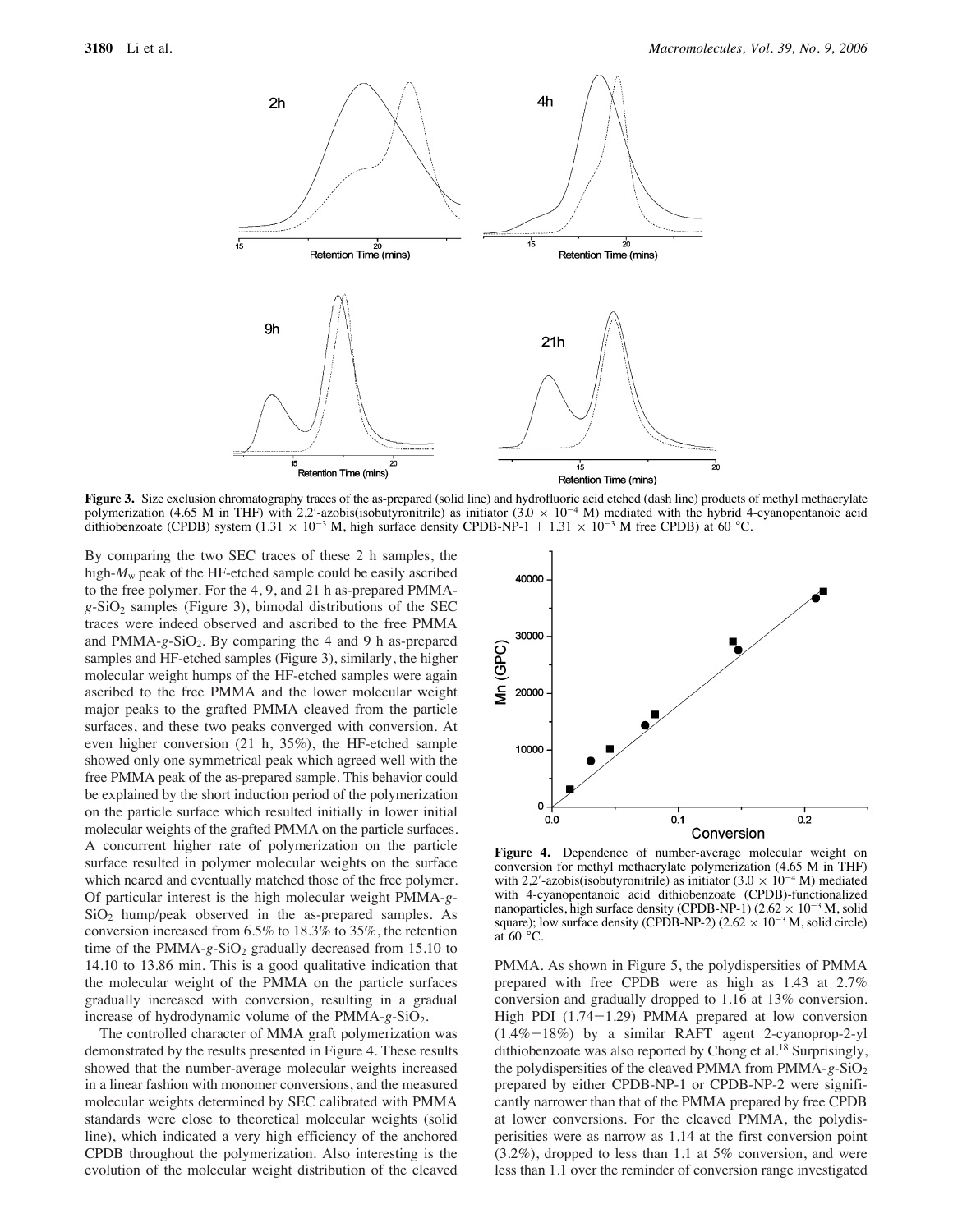

**Figure 5.** Dependence of polydispersity (PDI =  $M_w/M_n$ ) on conversion for methyl methacrylate polymerization (4.65 M in THF) with 2,2'azobis(isobutyronitrile) as initiator  $(3.0 \times 10^{-4} \text{ M})$  mediated with 4-cyanopentanoic acid dithiobenzoate (CPDB)-functionalized nanoparticles, high surface density (CPDB-NP-1) (2.62  $\times$  10<sup>-3</sup> M, open square); low surface density (CPDB-NP-2)  $(2.62 \times 10^{-3} \text{ M}, \text{ open})$ circle): free CPDB (2.62  $\times$  10<sup>-3</sup> M; open circle, open triangle) at 60  $^{\circ}$ C.

(21.5%). Since polydispersity depends on the chain transfer constant of both initial RAFT agent and polymeric RAFT agent formed during polymerization, this result strongly suggested that the surface anchored CPDB was an even more effective chain transfer agent than the free CPDB in solution. This could be due to a much higher fragmentation rate of the anchored intermediate radical compared with the free intermediate radicals and also a highly effective chain transfer reaction due to the localized high RAFT agent concentration. Thus, most of the R radicals participated in the polymerization at an even earlier stage, and much lower polydispersities were achieved for the surface anchored polymers. For St polymerization, CPDB is already a very excellent chain transfer agent, indicated by the narrow polydispersities and agreement between theoretical and measured molecular weights at very low conversions (Figure 6). Therefore, no appreciable differences of the polydispersity and molecular weights were observed for the surface graft polymerization and polymerization in solution. This work demonstrates that the structure and steric environment of the surface anchored intermediate radical can have a significant effect on RAFT polymerization.

**Determination of the Fraction of Ungrafted Polymer.** An advantage of using surface anchored RAFT agents on nanoparticles claimed here is that only relatively small amounts of ungrafted polymers will be produced. As the RAFT mechanism indicates, the initiating species for the polymer chains originate from the initiator or R group of the RAFT agent. The amount of polymer derived from initiator is determined largely by the [AIBN]/[RAFT agent] ratio, AIBN initiation efficiency, and monomer conversion. For the polymerization mediated by surface anchored RAFT agents and initiated by AIBN in solution, it is thus possible to obtain polymer grafted nanoparticles free from large amounts of ungrafted free polymer impurities by using a low [AIBN]/[RAFT agent] ratio (∼0.1) and controlling the polymerization at a low conversion.

On the basis of the distinct size difference of the PMMA grafted silica nanoparticles  $(D_{\text{PMMA}-g-SiO_2} \sim 20-50 \text{ nm},$ measured using dynamic light scattering) and ungrafted PMMA



**Figure 6.** Dependence of number-average molecular weight and polydispersity on conversion for styrene (4.3 M in THF) polymerization with 2,2'-azobis(isobutyronitrile) as initiator  $(3.2 \times 10^{-4} \text{ M})$  mediated with 4-cyanopentanoic acid dithiobenzoate (CPDB)-functionalized nanoparticles, high surface density (CPDB-NP-1) (2.8  $\times$  10<sup>-3</sup> M, square); low surface density (CPDB-NP-2) (2.8  $\times$  10<sup>-3</sup> M, circle); free CPDB (2.8  $\times$  10<sup>-3</sup> M, triangle) at 65 °C.



**Figure 7.** Size exclusion chromatography profiles of the as-prepared PMMA-*g*-SiO<sub>2</sub> at 12% conversion (dotted line, *M<sub>n</sub>* 23 600), 16% conversion (dashed line, *M*<sup>n</sup> 29 100), and 22% conversion (solid line, *M*<sup>n</sup> 39 100).

 $(R<sub>g</sub> < 5$  nm), HPLC techniques were employed to analyze the content of ungrafted PMMA in the as-prepared samples which were synthesized by using CPDB-NP-1 as the RAFT agent for the polymerization. Two different types of HPLC columns were used: one was a series of cross-linked polystyrene columns (Waters, Styragel HR 4 and HR 3), and the other was a C18 bonded silica column (Zorbax, SB-C18). Figure 7 shows the SEC profiles of the as-prepared samples at different conversions using the Styragel columns and RI detector. On the basis of the size exclusion mechanism, the peaks at shorter and longer retention times in each SEC trace corresponded to the elution of the larger PMMA-g-SiO<sub>2</sub> and the smaller ungrafted PMMA, respectively. The peaks of the ungrafted PMMA and PMMA $g-SiO<sub>2</sub>$  shifted toward smaller retention times upon increasing conversion, suggesting the increase of molecular weights at higher conversion. The peak area of the PMMA-g-SiO<sub>2</sub> was apparently much larger than that of the ungrafted PMMA in Figure 7, but the two peaks were not well separated enough to clearly provide quantitative information on the amount of the ungrafted PMMA.

A C18-bonded silica packed column was then used in an attempt to separate the PMMA-g-SiO<sub>2</sub> from ungrafted free PMMA. Figure 8 shows the HPLC profiles of a PMMA homopolymer ( $M_n = 38 000$ , PDI = 1.05), pure solvent THF, and as-prepared PMMA-g-SiO<sub>2</sub> samples at different conversions using a C18-bonded silica column. In contrast to the Styragel SEC profiles, a well-resolved peak prior to the solvent peak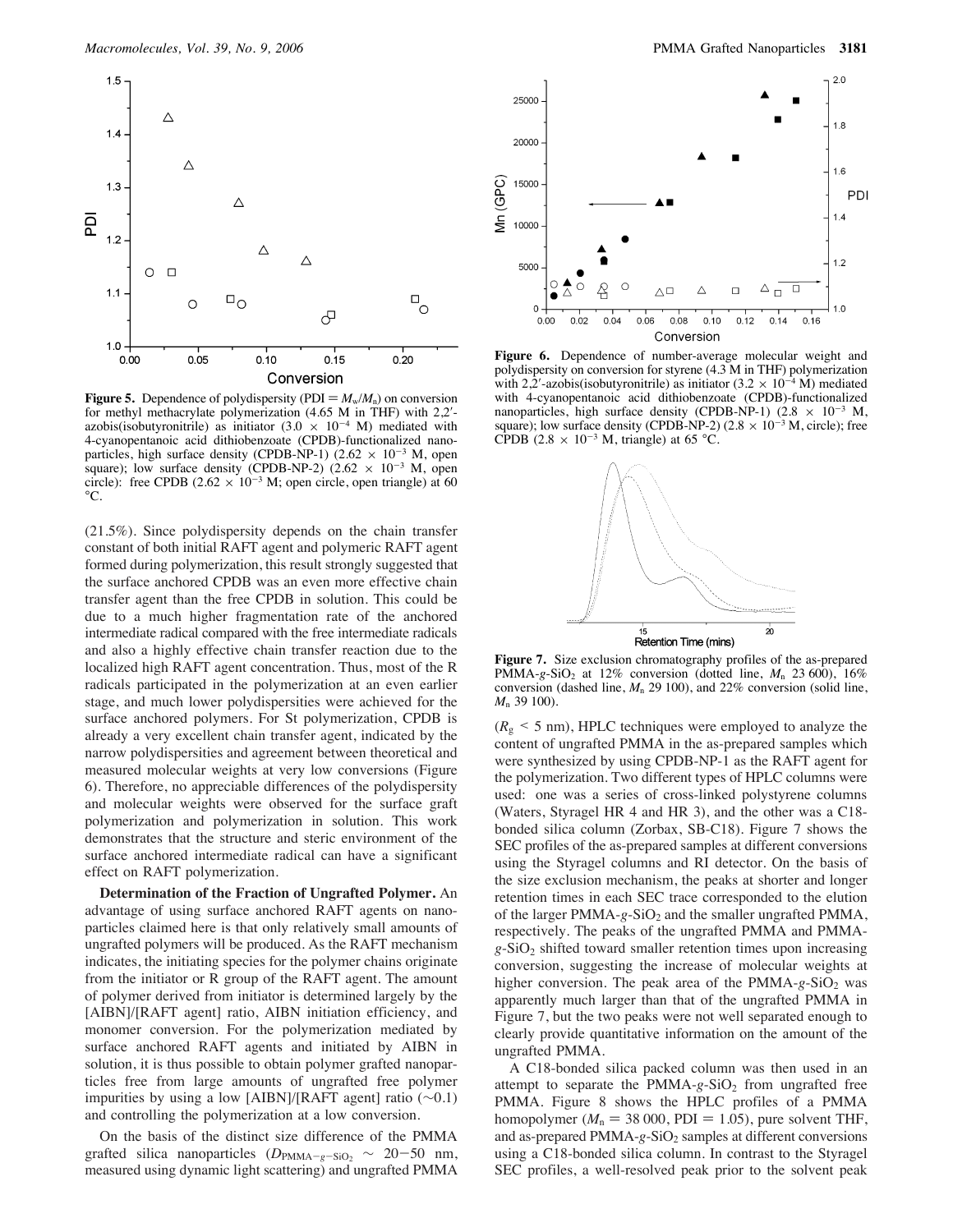

**Figure 8.** High-performance liquid chromatography profiles of solvent THF, pure free PMMA, and as-prepared PMMA-g-SiO<sub>2</sub> samples after conversions of (a)  $12\%$ , (b)  $16\%$ , and (c)  $22\%$ , using C18-bonded silica column (Zorbex SB-C18; 150  $\times$  4.6 mm) packed with the silica particles with 5  $\mu$ m diameter and 10 nm pores) and THF as eluent.

**Table 1. Fraction of Ungrafted Poly(methyl methacrylate) in the As-Prepared PMMA-***g***-SiO2 at Various Conversions**

| sample<br>no. | conv<br>$(\%)$ | $M_{n}$ (SEC)<br>$(g \text{ mol}^{-1})$ | PDI  | fraction of ungrafted<br>polymer (wt $\%$ ) |
|---------------|----------------|-----------------------------------------|------|---------------------------------------------|
|               | 12             | 23 600                                  | 1.06 | 5.2                                         |
|               | 16             | 29 100                                  | 1.06 | 5.1                                         |
|               |                | 39 100                                  | I 07 | 13.4                                        |

could be obtained for the as-prepared  $PMMA-g-SiO<sub>2</sub>$  samples. This peak corresponds to the elution of the ungrafted PMMA in the as-prepared PMMA-g-SiO<sub>2</sub>, following the similar SEClike elution of the PMMA homopolymers. Because of the clear separation of ungrafted PMMA peak from PMMA-g-SiO<sub>2</sub> using the C18-bonded silica column, we were able to quantify the contents of ungrafted PMMA in as prepared PMMA-*g*-SiO2. The amount of ungrafted PMMA was determined quantitatively by comparing the ungrafted PMMA peak area using Gaussian fit after calibrating the UV detector signal at  $\lambda = 235$  nm using a series of PMMA homopolymers with known concentrations. The results are summarized in Table 1 to show that the amount of ungrafted polymer was generally very low, only around 5 wt % of the total polymer prepared up to 16% conversion and less than 15 wt % of the total polymer prepared at 22% monomer conversion.

In Figure 8, the elution of the PMMA-g-SiO<sub>2</sub> occurred as a very broad peak with the C18-bonded silica column, which has an even longer retention time than the elution of solvent THF. This is quite different from the retention behavior of the PMMA $g-SiO<sub>2</sub>$  in the Styragel column. We speculate that the distinct difference of retention behavior of PMMA-g-SiO<sub>2</sub> between polymer-based and silica-based columns originates from the rigidity of HPLC packing materials for the polymer separation. Because the PMMA- $g$ -SiO<sub>2</sub> has a hard silica core, the deformability of the stationary phase will significantly affect its retention during HPLC. We designate the polymer-based SEC column as a "soft" SEC column because swollen cross-linked polystyrene gels in THF are deformable during the permeation of PMMA-*g*-SiO2 through the SEC column. Such flexibility of the "soft" column can offer the size-based SEC separation regardless of the free PMMA or PMMA-*g*-SiO2. In contrast, the C18-bonded nanoporous silica particles are "rigid" packing materials, which cannot be deformed upon the permeation of PMMA-g-SiO<sub>2</sub> during HPLC. While the free PMMA still exhibits the typical SEC-like retention behavior (elution before solvent peak), the PMMA- $g$ -SiO<sub>2</sub> particles are eluted as a very broad peak with a peak maximum after the elution of the solvent peak, when the C18-bonded silica column is used (Figure 8). This delayed elution may be due to the possible polar/polar

attractive interactions of silica surfaces between the PMMA grafted nanoparticle cores and nanoporous C18-silica packing materials.

## **Conclusions**

In this work, it was demonstrated that CPDB anchored silica nanoparticles could be easily prepared by the reaction of the carboxyl group activated CPDB with amino-functionalized silica nanoparticles. The kinetics of MMA and St surface graft polymerizations mediated by CPDB anchored silica nanoparticles with two different surface densities were investigated and compared with the free CPDB mediated polymerization. It was found that the surface anchored CPDB showed excellent control over the surface graft polymerization of MMA and styrene. The rate of MMA surface graft polymerization mediated by the anchored CPDB was much higher than the polymerization mediated by free CPDB. Polydispersities of the PMMA cleaved from the particle surface were much narrower than the PMMA prepared using free CPDB as the RAFT agent. The polymerization behavior was attributed to the unique structure and steric environment of the surface anchored intermediate macro-RAFT agent radical and also the localized high RAFT agent concentration effect. Polymerizations mediated by a hybrid CPDB system (free RAFT agent plus RAFT agent anchored onto silica nanoparticles) showed that the free polymer had a higher initial molecular weight than the grafted polymer which converged at high conversions. Two types of HPLC equipped with Styragel columns or a C18-coated silica column were used to separate the ungrafted PMMA polymer from the PMMA-g-SiO<sub>2</sub>. It was found that the PMMA- $g$ -SiO<sub>2</sub> followed the normal size exclusion mechanism for elution from soft Styragel columns. On the contrary, it was eluted as broad peak from a rigid silica column, possibly due to entrapment and gradual elution from the rigid silica column. Using our surface anchored RAFT agent, we were able to minimize the amount of ungrafted PMMA polymer in the as-prepared PMMA- $g-SiO<sub>2</sub>$  (5 and 15 wt % for 16% and 22% monomer conversion, respectively.)

**Acknowledgment.** The authors thank Eastman Kodak Co. for their generous financial support through the Nanoscale Science and Engineering Initiative of the National Science Foundation under NSF Award DMR-0117792. C.Y.R. also gratefully acknowledges receipt of a NSF CAREER Award, #0447936.

#### **References and Notes**

- (1) Werne, T. V.; Patten, T. E. *J. Am. Chem. Soc.* **2001**, *123*, 7497- 7505.
- (2) Ohno, K.; Koh, K.; Tsujii, Y.; Fukuda, T. *Macromolecules* **2002**, *35*, 8989-8993.
- (3) Pyun, J.; Jia, S.; Kowalewski, T.; Patterson, G. D.; Matyjaszeswski, K. *Macromolecules* **2003**, *36*, 5094-5104.
- (4) Carrot, G.; Diamanti, S.; Manuszak, M.; Charleux, B.; Vairon, J.-P. *J. Polym. Sci., Part A: Polym. Chem.* **2001**, *39*, 4294-4301.
- (5) Husseman, M.; Malmstrom, E. E.; McNamara, M.; Mate, M.; Mecerreyes, D.; Benoit, D. G.; Hedrick, J. L.; Mansky, P.; Huang, E. Russel, T. P.; Hawker, C. J. *Macromolecules* **1999**, *32*, 1424-1429.
- (6) Carrot, G.; Rutot-Houze, D.; Pottier, A.; Degee, P.; Hilborn, J.; Dubois, P. *Macromolecules* **2002**, *35*, 8400-8404.
- (7) Le, T. P.; Moad, G.; Rizzardo, E.; Thang, S. H. PCT Int. Appl. WO 9801478, 1998.
- (8) Monteiro, M. J.; de Brouwer, H. *Macromolecules* **2001**, *34*, 349- 352.
- (9) Kanagasabapathy, S.; Sudalai, A.; Benicewicz, B. C. *Macromol. Rapid Commun.* **2001**, *22*, 1076-1080.
- (10) Mayadunne, R. T. A.; Jeffery, J.; Moad, G.; Rizzardo, E. *Macromolecules* **2003**, *36*, 1505-1513.
- (11) Li, C.; Benicewicz, B. C. *J. Polym. Sci., Part A: Polym. Chem.* **2005**, *43*, 1535-1543.